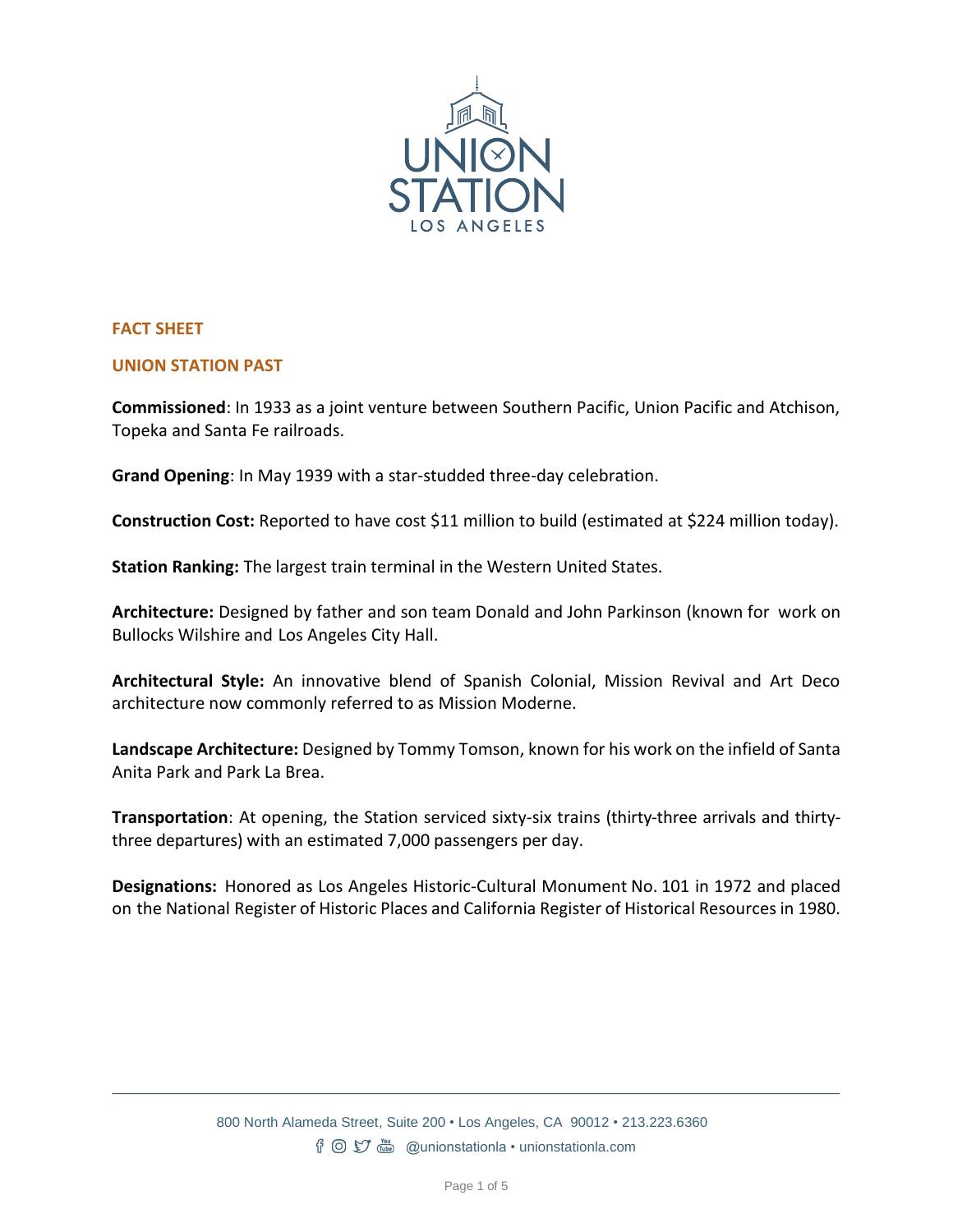# **UNION STATION PRESENT**

Union Station is a bustling 52-acre transportation center in the heart of downtown Los Angeles serving approximately 110,000 commuters daily, in addition to being a vibrant destination for art, entertainment and culture.

**Transportation:** With 14 tracks for heavy rail and an additional four tracks for light rail servicing more than five hundred trains, the Station is the primary regional hub for Amtrak and Metrolink's five-county commuter train service and serves as a transfer point for Metro's Red, Purple and Gold Lines. Linked to the Patsaouras Transit Plaza, Union Station offers essential transit connections to destinations throughout Los Angeles via 1,800 buses per day.

**Metro Acquisition:** In April 2011, Metro completed the acquisition of the Union Station Los Angeles property, including thirty-eight acres and 5.9 million square feet of development rights.

**Historic Restoration:** Restoration of the Station has been ongoing since 2014, with key restoration work completed in highly significant spaces such as the Entry Vestibule, Ticket Concourse, Waiting Room, and Fred Harvey.

**Oscars Debut:** In 2021, the 93rd Oscars were held at Union Station taking place in the North and South Patios, Waiting Room and Ticket Concourse, location of the Academy Awards ceremony.

# **TICKET CONCOURSE**

**Function:** Once the main ticketing concourse, the hall now serves as a vibrant event space.

**Size:** 11,619 square feet; 145-feet long; 80-feet wide

## **Features**

- Roughly 61-foot-high ceilings have created a space large enough to fit a five-story building.
- Ceiling of decoratively stenciled and hand-painted acoustic tiles.
- Steel truss structure, covered in plaster and painted to emulate wood, below the ceiling.
- Six 10-foot-wide chandeliers designed by Phoenix Day Co. drop ten feet from the ceiling.
- Sound-dampening acoustic tiles made from Calicel, a type of expanded stone aggregate that was molded and kiln dried.
- 3-foot-high wainscot composed stunning geometric tiles created by Gladding McBean and caramel-colored polished travertine.
- Towering 43-foot-high windows made of amber cathedral glass.
- **EXTED** Fifteen fully glazed bronze doors open to the Station's original drop-off area.
- **E** Approximately 110-foot-long ticket counter made of American black walnut and featuring thirty ticket windows.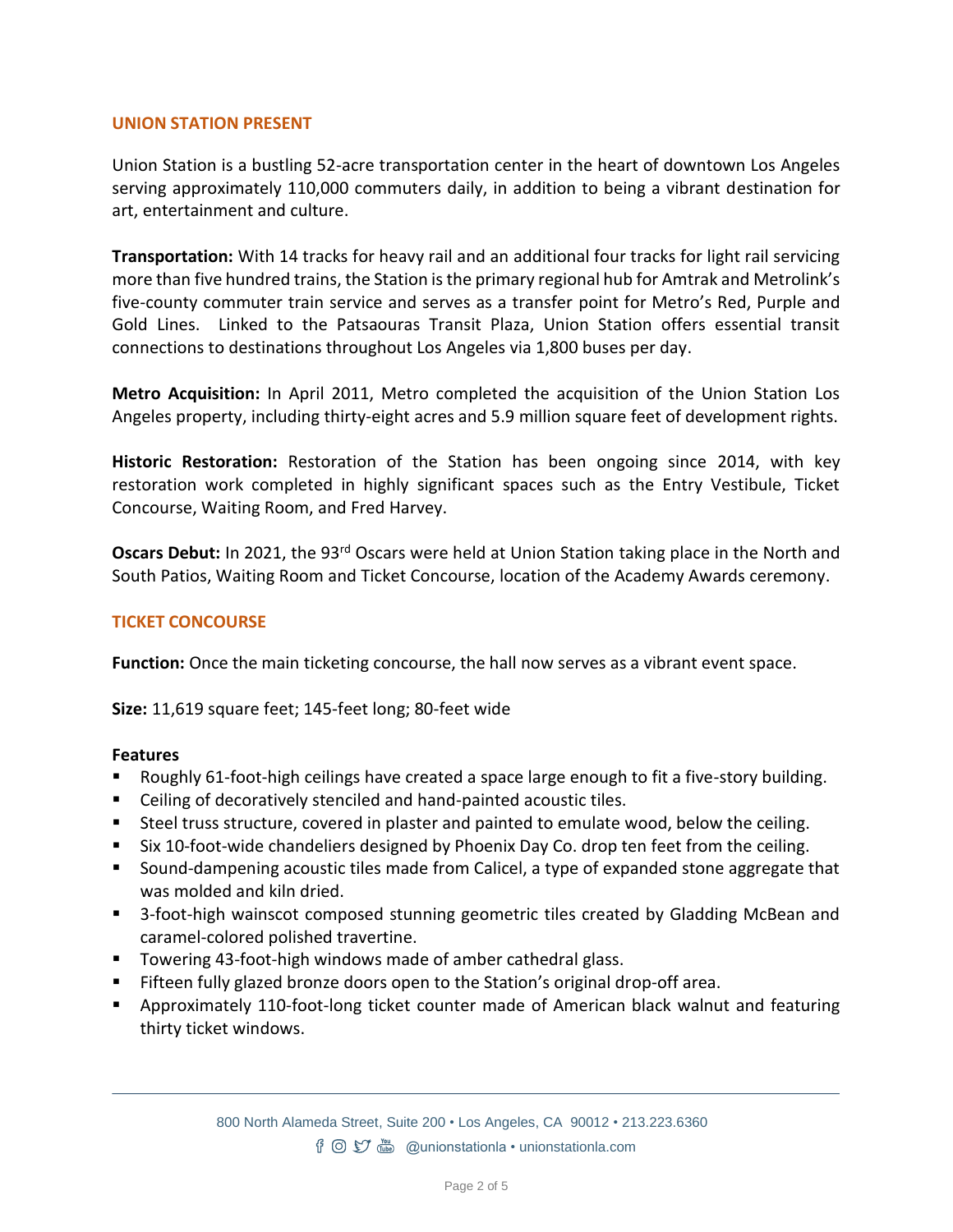# **WAITING ROOM**

**Function:** An extraordinary space that serves as a waiting area for Metrolink and Amtrak passengers.

**Size:** 11,113 square feet; approximately 140-feet long; 80-feet wide.

# **Features**

- Beamed ceiling with decoratively stenciled and hand-painted acoustic tiles.
- Six stunning Art Deco-inspired bronze chandeliers each weighing more than 3,000 pounds.
- Sound-dampening acoustic tiles made from Calicel, a type of expanded stone aggregate that was molded and kiln dried.
- 3-foot-high wainscot composed stunning geometric tiles created by Gladding McBean and caramel-colored travertine.
- Nearly 30-foot-high windows.
- Original red quarry tile floors with a marble trim.
- Intricate 11-foot-wide, multi-colored marble floor runner.
- 254 iconic Art Deco-inspired wood chairs.

## **Eateries**

- Traxx Restaurant: Classic New American cuisine served in the heart of the Station.
- Traxx Bar: Creative cocktails and small plates served in a historic corner of the Station that was once the telephone room.
- **EXECT:** Slices: A Sicilian, street-side pizzeria committed to creating the tastiest, most colorful pies in the neighborhood.

Amenities: Kiosks for gifts and goods from local merchants and artisans.

## **NORTH PATIO**

**Function:** Designed as a place of quiet contemplation amidst the frenetic energy of the Station.

# **Features**

- Flagstone paving delineating two panels of lawn and bisected by a central brick path.
- Cast concrete and polychromatic wall fountain with a basin in the shape of a half quatrefoil.
- Built-in tile benches along the south wall of the patio.
- Flowering Jacaranda trees originally specified by renowned landscape architect Tommy Tomson.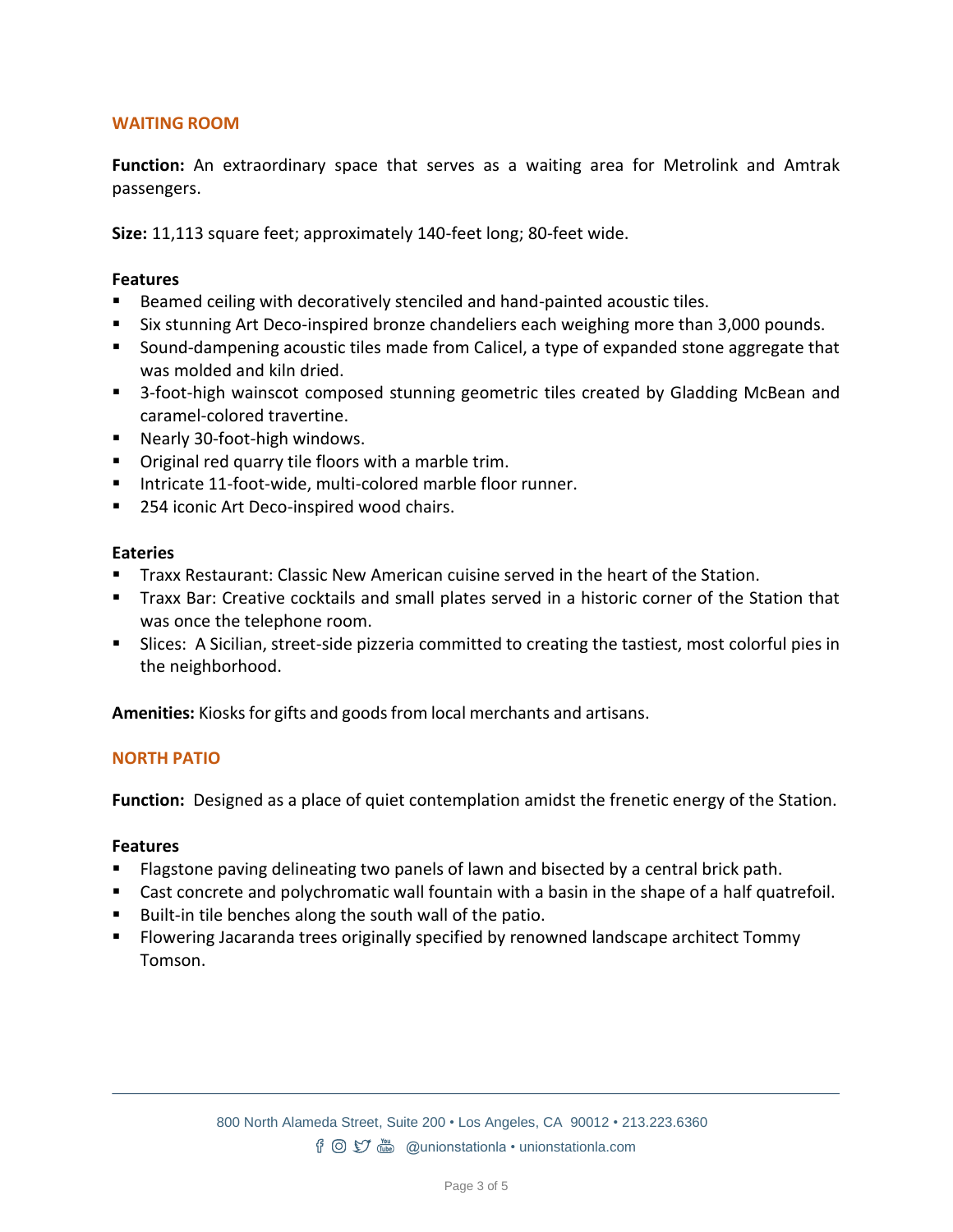# **SOUTH PATIO**

**Function:** Playing to the strengths of the California climate, this patio serves as a formal garden through which travelers enter and exit the Station.

#### **Features**

- Paved entirely in red brick with a 16-pointed star motif at its center.
- Hedge-lined parterres, each of which contains a pepper tree and low ground plantings as originally specified by renowned landscape architect Tommy Tomson.
- Art Deco-inspired light fixtures.
- Stunning views of the iconic Union Station clock tower.

## **FRED HARVEY**

**Currently:** Homebound Brew Haus, a brewery channeling the raucous spirit of the great Bavarian beer hall.

**Originally designed by:** Mary Coulter, a Santa Fe Railway architect known as the inventor of Southwestern design.

#### **Features**

- Eight Art Deco-style chandeliers drop from acoustic ceilings decorated with blue and tan diamond patterns.
- **Three massive slightly pointed arches that divide the main dining room into four bays.**
- An inlaid cement tile floor designed to replicate a Navajo blanket.
- Original built-in raised dining booths at the northeast and northwest corners.
- Cocktail lounge featuring an original cooper-clad bar and semi-circular dining booths.

## **PASSENGER CONCOURSE**

**Function:** The operational heart of the station and home to Amtrak and Metrolink ticketing facilities, car rentals and food venues.

#### **Eateries**

- Cilantro Fresh Mexican Grill
- Starbucks
- Subway
- Trimana
- Wetzel's Pretzels

**Amenities:** Shoeshine by Marco, classic shoeshine station.